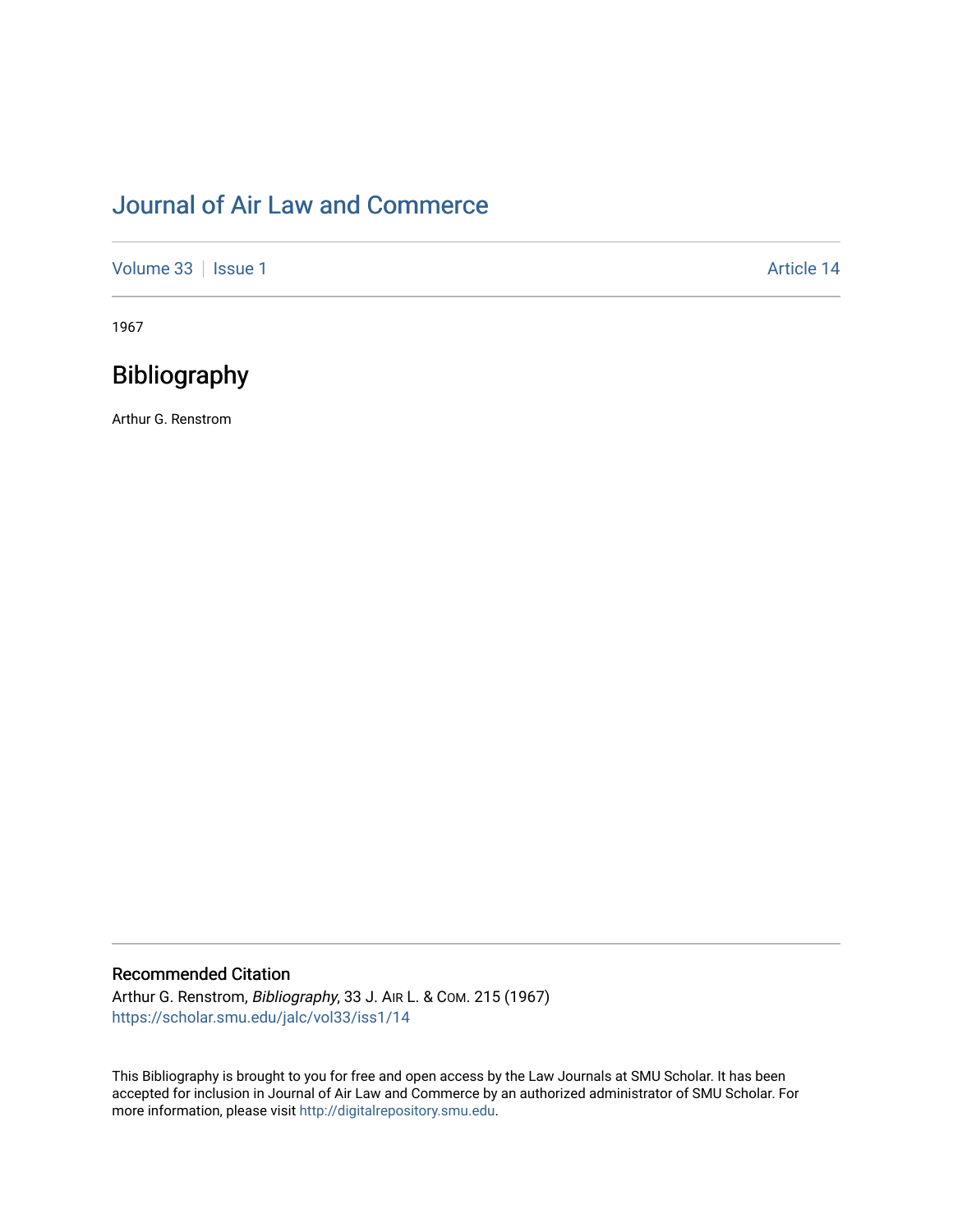### BIBLIOGRAPHY

### CURRENT LITERATURE ON AVIATION

### COMPILED BY ARTHUR G. RENSTROM *The Library of Congress*

#### **Books and Pamphlets**

- THE **AEROSPACE** YEAR BOOK, 1966. 44th ed. Official Publication of the Aerospace Industries Association, Inc., New York, Spartan Books, *1966.* 528p. **\$10.00**
- AIRCRAFT ANNUAL, **1967.** Edited by John W. R. Taylor. London, Ian Allan; New Rochelle, N. Y., Sportshelf, *1966.* 96p. *\$3.75*
- Beaubois, H. THE WORK OF THE ICAO **LEGAL** COMMITTEE FROM 1947 TO *1965.* Paris, Institut du Transport A6rien, *1966. 57p.*
- Canada Dept. of Transportation. Civil Aviation Branch. AERONAUTICS ACT AND AIR REGULATIONS. 3d ed. Ottawa, Ont., Queen's Printer. 1966. 72p. \$ **.75**
- CURRENT PROBLEMS IN SPACE LAW; A SYMPOSIUM. Report of a Conference held by the British Institute of International and Comparative Law on 4 May *1965,* at the Royal Commonwealth Society. London, The Institute, 1966. **168p.** (British Institute of International and Comparative Law. Special Publication-No. 9) *30s*
- Glines, Carrol V. and Wendell F. Moseley. THE DC-3-THE STORY OF A FABU-LOUS **AIRPLANE.** Philadelphia, **J.** B. Lippincott, 1966. **203p.** \$5.50 First edition published in *1959* under title: Grand Old Lady; the Story of the DC-3.
- Haley, Andrew **G. THE** ROLE OF NONGOVERNMENTAL ORGANIZATIONS IN THE DEVELOPMENT OF SATELLITE COMMUNICATIONS. New York, American Institute of Aeronautics and Astronautics, *1966.* **19p.** *(Its* Paper 66-333) \$1.50
- Institut du Transport A6rien. INTERNATIONAL ARBITRATION FOR THE INTERPRE-TATION AND IMPLEMENTATION OF AIR TRANSPORT BILATERALS-THE EX-AMPLE OF ARBITRATION BETWEEN THE U.S. **AND** FRANCE, BY AN IATA GROUP. Paris, The Institut, *1966. 67p.*
- Institut du Transport Afrien. LECTURES **DELIVERED AT THE** ROyAUMONT **SEMI-NAR,** 1-2 JUNE **1965.** Paris, The Institut, **1966.** 70p.
- International Civil Aviation Organization. AIR TRANSPORT **OPERATING COSTS.** Montreal, The Organization, *1966.* 66p. *(Its* Circular 77-AT/12) \$1.25
- International Civil Aviation Organization. NORTH ATLANTIC TRAFFIC FORECASTS, MARCH **1966.** Montreal, The Organization, **1966.** 33p. *(Its* Circular 76-AT/lO) \$1.50
- Kemp, John M. EVOLUTION TOWARD A SPACE TREATY; AN HISTORICAL AN-ALYSIS. Washington, NASA Historical Staff, Office of Policy Analysis, National Aeronautics and Space Administration, 1966. <sup>2</sup> <sup>2</sup> 1p. *(Its* Publication HHN-64) Comment edition.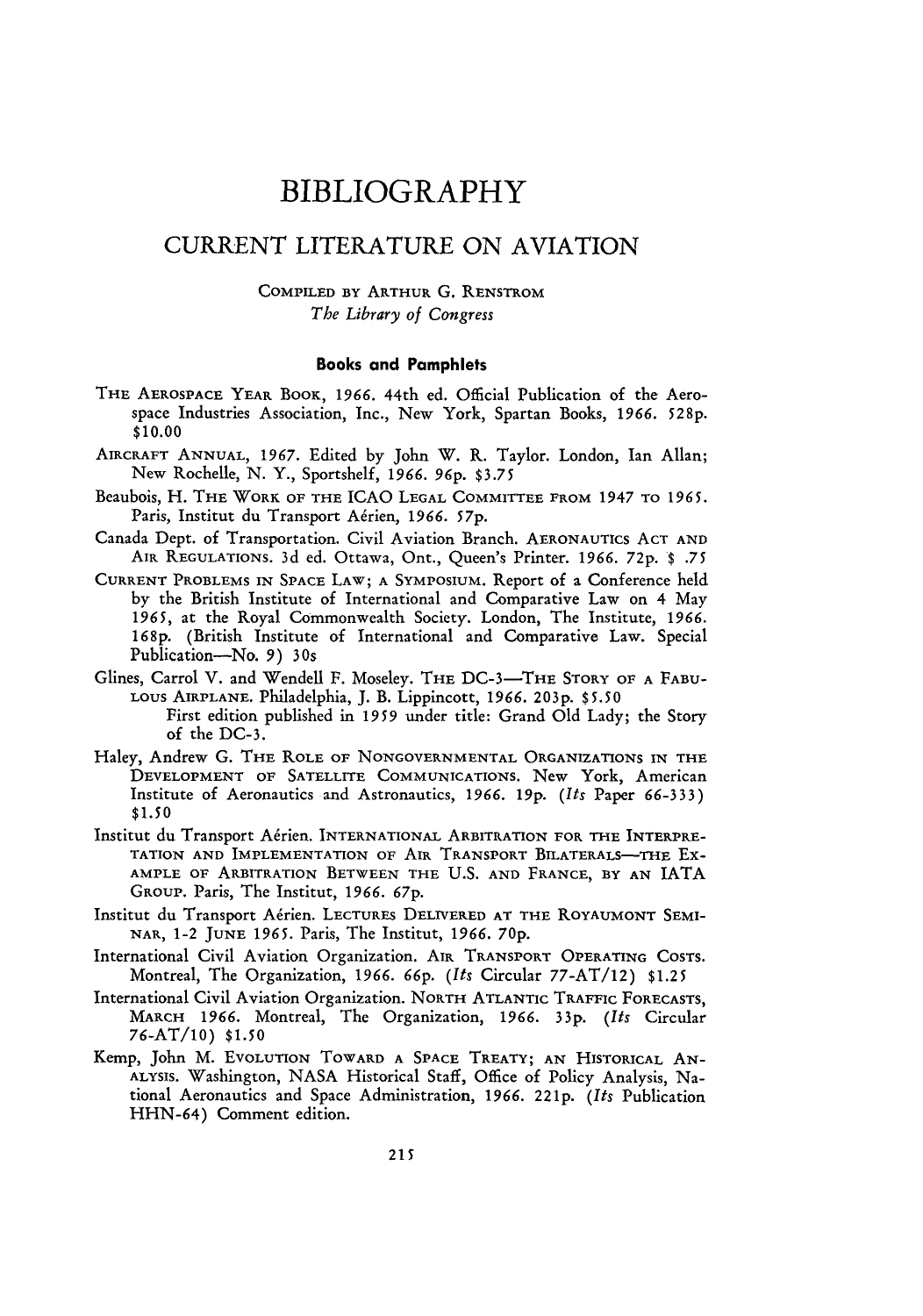- Mercier, **J.** DIFFERENTIAL FARES FOR DIFFERENTIATED AIR SERVICES. Paris, Institut du Transport Aérien, 1966. 54p.
- Mercier, **J.** FINANCIAL AND NoN-FINANCIAL OBJECTIVES OF AIR TRANSPORT. Paris, Institut du Transport A6rien, *1966. 59p.* (ITA Report **66-5-E)**
- Nibler, Franz and others, eds. LUFTVERKEHR. Frankfurt am Main, Behbrden- und Industrieverlag, *1966.* 1360p. DM 24
- Porch, Harriet **E.** RED CHINA BUILDS AN AIRLINE. Santa Monica, Calif., Rand Corp., *1966.* **18p.** (Rand Publication P-3425)
- REGISTRE AiRONAUTIQUE INTERNATIONAL, 1966. Paris, Bureau Veritas, *1966. 1* v. Published jointly **by** the Air Registration Board, Bureau Veritas, and Registro Aeronautico Italiano.
- Siff, Richard **S. FAA** CONCEPT IN SAFETY FOR THE SST. New York, Society of Automotive Engineers, *1966.* 4p. *(Its* Paper *660293)* \$1.00
- SURVEY OF RESEARCH PROJECTS IN THE FIELD OF AVIATION SAFETY. Annual Supplement 1966. Ithaca, N. Y., Daniel and Florence Aviation Safety Center at Cornell University, *1966.* 32p.
- Sztucki, Jerzy. PROBLEMY PRAWNE KOSMOSU. Warsaw, Polski Instytut Spraw Miedzynarodowych, *1965. 176p.* (Biblioteka "Spraw Miedzynarodowych," nr. 18)
- Third International Forum for Air Cargo, Chicago, **Ill.,** May 24-26, *1966.* PRO-CEEDINGS. New York, American Institute of Aeronautics and Astronautics, *1966. 95p.* \$18.00
- U. S. Civil Aeronautics Board. LOCAL SERVICE AIR CARRIERS' UNIT COSTS, YEAR ENDED SEPTEMBER 30, 1965. Washington, The Board, *1966. 1* v.
- U. S. Congress. House. Committee on Interstate and Foreign Commerce. AIRLINE LABOR DISPUTE. HEARINGS **...** ON S. J. RES. **186 . ..** TO PROVIDE FOR THE SETTLEMENT OF THE LABOR DISPUTE CURRENTLY EXISTING BETWEEN **CERTAIN** AIR CARRIERS AND CERTAIN OF THEIR EMPLOYEES, **AND** FOR OTHER PURPOSES, **5-10** AUGUST **1966.** Washington, U. **S.** Govt. Print. Off., *1966.* 280p. (89th Cong., 2d Sess.)
- U. **S.** Congress. House. Committee on Interstate and Foreign Commerce. FEDERAL AIRPORT **ACT** EXTENSION. HEARINGS **. ..** ON H. R. *13665,* **S.** *3096,* BILLS TO AMEND THE FEDERAL AIRPORT **ACT** TO EXTEND THE TIME FOR MAKING GRANTS THEREUNDER **AND** FOR OTHER PURPOSES, **28** SEPTEMBER 1966. Washington, **U.** S. Govt. Print. Off., *1966.* 73p. (89th Cong., 2d Sess.)
- U. S. Congress. House. Select Committee on Small Business. THE ROLE OF SMALL BUSINESS **IN** THE AIR TRANSPORTATION INDUSTRY. HEARINGS **. . . PURSUANT** TO H. RES. **13,** A RESOLUTION CREATING A SELECT COMMITTEE TO CON-DUCT STUDIES **AND** INVESTIGATIONS OF THE PROBLEMS OF SMALL **BUSINESS, 13** AUGUST 1965-2 JUNE 1966. Washington, **U. S.** Govt. Print. Off., *1966.* 2 v. (Vol. 1, Helicopters and Air Freight Forwarders; Vol. 2, Travel Agents.)
- **U. S.** Congress. Senate. Committee on Commerce. STRENGTHEN **U.** S.-INTERNA-TIONAL AIR TRANSPORTATION HEARINGS **. . .** MAY 13, *1966, ON* **S.** 3197, **<sup>A</sup>**BILL TO AMEND SECTION 416 OF THE FEDERAL AVIATION **ACT** OF *1958,* AND **S.** 3198, A BILL TO AMEND SECTION 402 OF THE FEDERAL AVIATION ACT OF **1958.** Washington, **U.** S. Govt. Print. Off., *1966. 90p.* (89th Cong., 2d Sess.)
- Wood, Carlos **C.** THE PLACE OF THE HELICOPTER IN THE METROPOLITAN TRANSPORT SYSTEM. New York, Society of Automotive Engineers, *1966. 6p. (Its* Paper *660336)* **\$1.00**
- Wooster, Richard. ROOTS OF BRITISH AIR POLICY. London, Hodder & Stoughton, *1966.* 224p. 30s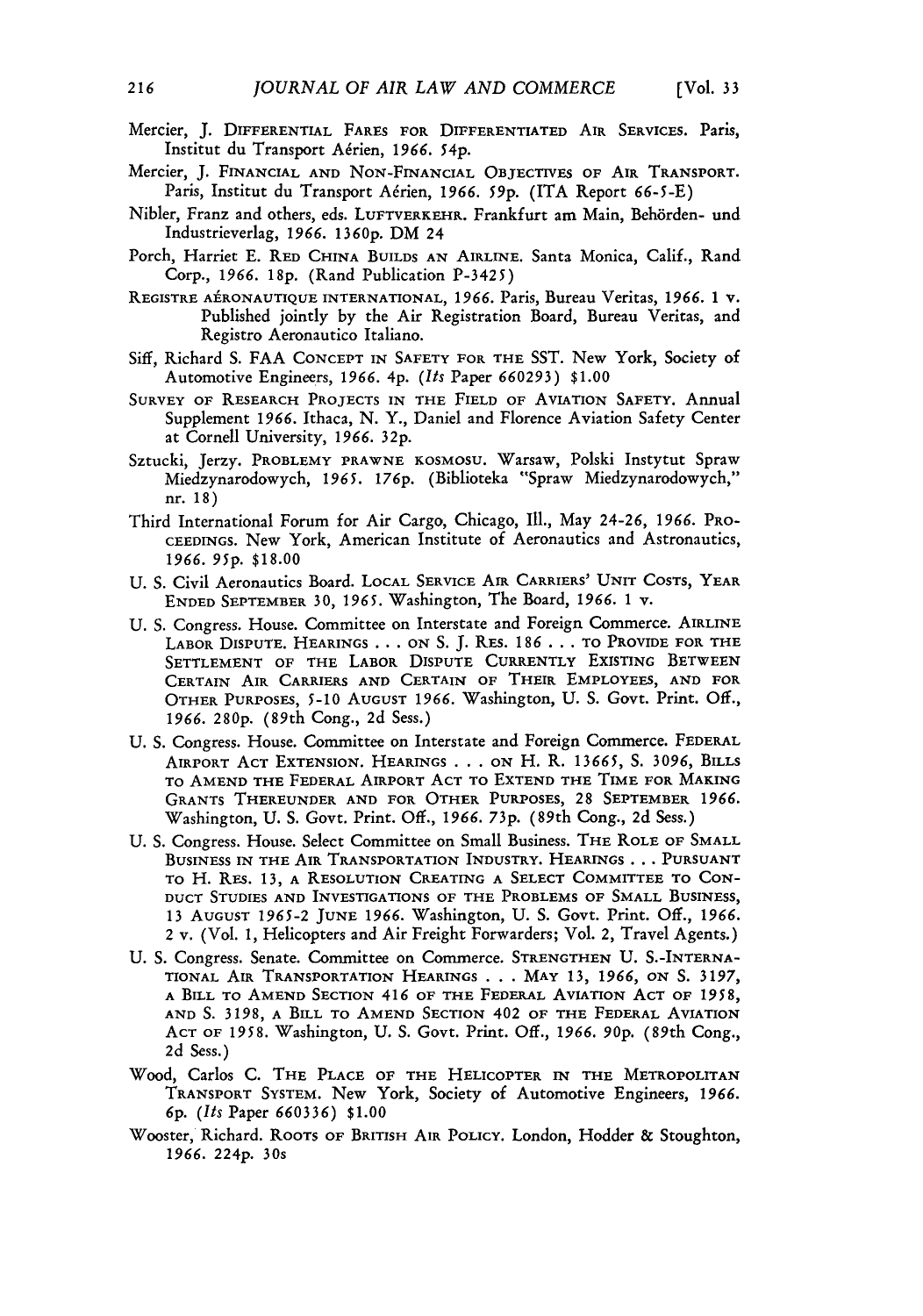#### **Periodical Articles**

- *Aeroflot; the Hidden Half.* Aeroplane, 3 Nov. **1966;** 112: 12-17, 20-22. Deals with Aeroflot's local networks.
- *Aeronaves de Mexico,* by Peter Clegg. Aeroplane, 27 Oct. **1966;** 112: 4-7.
- *Air Charter.* Interavia; Aviation, Astronautics, Electronics, Sept. **1966;** 21: 1334- 1343; Oct. **1966;** 21: 1527-1532.
- *Air Freight; Its Development and Economic Advantages,* by L. Konschegg. Commercial & Financial Chronicle, 14 July **1966;** 204: 154-155.
- *Air Freight '66; the Airlines Mean Business,* by Ron Ray. Distribution Age, Aug. **1966;** *65:* 25-33.
- *Air New Zealand,* by Basil Clarke. Aeroplane, 25 Aug. **1966;** 112: 4-7.
- *Air Transport and Transport Coordination in Finland.* ITA Bull., **25** July **1966;** 871-884.
- *Air Transport in Argentina,* by R. E. G. Davies. Air Pictorial, Oct. **1966; 28: 368-373.**
- *Air Transport in India.* Indian Aviation, Aug. **1966;** 40: 337-344.
- *Airliner Census.* Flight Int'l, 27 Oct. **1966;** *91:* 717-725.
- *Airlines in Asia,* by Muspratt Williams and others. Far Eastern Economic Rev., **16** June **1966;** *52:* 523.
- *Airport User Charges* ... *an IATA Survey.* Aeroplane, 22 Sept. **1966;** 112: 16-24.
- *Civil Aviation in Australia,* by Douglas Gillison. ICAO Bull., Sept. **1966;** 21: 3-6.
- *Civil Aviation in the United States of America,* by Charles **0.** Cary. ICAO Bull., Oct. **1966;** 21: 11-13.
- *Conflicts in Transport Policy,* by Dudley F. Pegrum. Transportation J., Fall **1966; 6:** 5-16.
- *Fast Growth of Air Travel--Report on a Nonstop Boom.* **U.** S. News **&** World Report, 5 Sept. *1966; 61:* 51-53.
- *Five Years Growth Report-IATA Airlines.* Air Transport World, Oct. *1966;* **3:** 29-46.
- *Flying the Seven Seas,* **by** Ron Ray. Distribution Age, Aug. *1966; 65:* 43-50. Deals with international air cargo.
- *Freight up to Date.* Aeroplane, 27 Oct. *1966;* 112: 21-27.
- *Inventions in Orbit; the Patent Waiver Regulations of the National Aeronautics and Space Administration,* by Lawrence R. Caruso. Howard L. J., Winter *1966;* 12: 35-75.
- *Keeping Law and Order in Space.* Time, 30 Sept. **1966;** 88: 26-27.
- *Liability Arising from Gratuitous Carriage by Air,* by I. H. P. de Rode-Verschoor. European Transport L., No. 4, 1966; 492-53 **5.**
- *Limitations of Liability in International Air Law; the Warsaw and Rome Conventions Reconsidered,* by Jose A. Cabranes. Int'l & Comparative L. Q., July *1966;* 15: *660-689.*
- *The Moon, Politics, and Law,* by G. Zhukov. Int'l Affairs (Moscow), Sept. 1966: 32-37.
- *National Transportation Policy and Planning,* by Alan S. Boyd. Astronautics & Aeronautics, Nov. *1966;* 4: 112-116.
- *Pakistan International--New Leader, New Ideas,* by Peter Clegg. Aeroplane, 13 Oct. 1966; 112: 4-7.
- *Pillars of World Air Transport; a "Who's Who" of the International Air Transport Association.* Interavia; Aviation, Astronautics, Electronics, Oct. *1966;* 21: 1505-1513.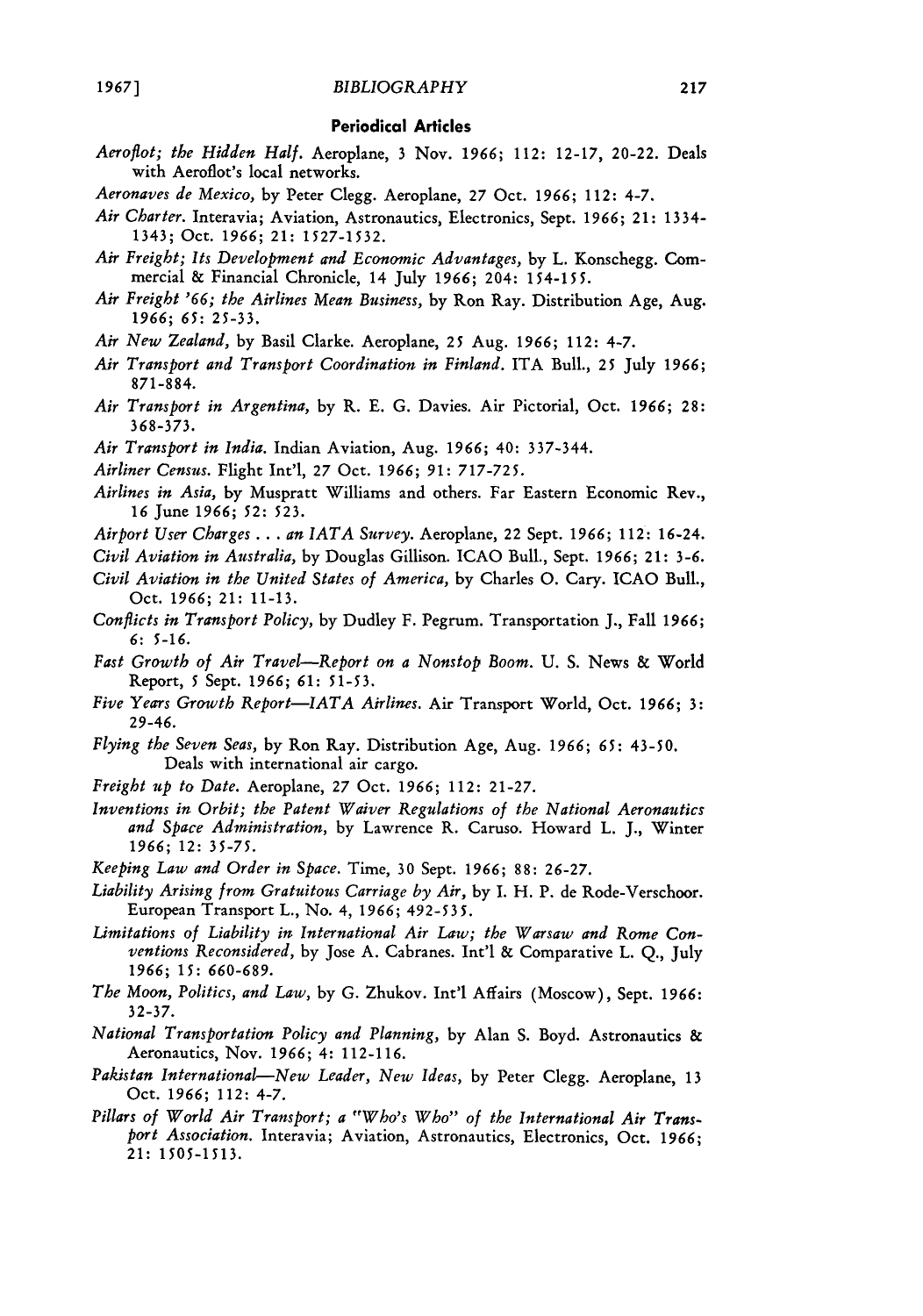- *Planning for the Future of International Air Transport,* by Knut Hammarskjold. Indian Aviation, June *1966;* 40: 253-254, *257.*
- *The Proposed Department of Transportation,* by Alan S. Boyd. Traffic Q., July **1966;** 20: 311-321.
- *Sample of Space Law Opinion,* by Paul B. Larsen. Ohio St. L. J., Summer **1966; 27:** 462-478.
- *Soviet Air Lines,* by E. F. Loginov. New Times, **10** Aug. **1966:** 11-13.
- *Soviet International Air Lines,* by **G.** Piskov. Int'l Affairs (Moscow), July **1966:** 111-114.
- *Status Report on the U. S. SST Project,* by Vernon A. Taylor. Am. Aviation, Sept. **1966; 30:** 18-26.
- *The Supersonic Transport,* by William Barclay Harding. Airworld, Aug. **1966; 1:** 10-11, **29.**
- *Supersonic Transports.* Interavia; Aviation, Astronautics, Electronics, Aug. **1966;** 21: 1155-1171.
- *Today's Open Skies,* by Knut Hammarskjold. Airworld, Oct. **1966; 1:** 10-11, *29.* Deals with the International Air Transport Association (IATA).
- *Trans Caribbean Heads for Permanent Routes,* by William V. Henzey. Am. Aviation, Oct. *1966;* **30:** 101-107.
- *Transportation in Communist China,* by J. S. Prybyla. Land Economics, Aug. **1966;** 42: 268-281.
- *Trends in Short-Haul Transportation,* by H. A. C. Summers. Canadian Aeronautics & Space J., Sept. **1966;** 12: 263-267.
- *U. S. Notes Progress of Negotiation on Peaceful Uses of Outer Space, the Moon, and Other Celestial Bodies,* Statement by Arthur J. Goldberg. Dep't State Bull., **29** Aug. **1966;** *55:* **321-325.**
- *Use of Discovery Procedures Before the C. A. B.,* by R. S. Mauer. Administrative L. Rev., Winter/Spring **1966; 18: 157.**
- *The Used-Airliner Market,* by M. J. Hardy. Flight Int'l, 27 Oct. **1966;** *91:* 726-727.
- *Who Owns the Moon?* By C. Horsford. Law Guardian, May **1966;** *15:* 17-18.
- *Why the Space Treaty Matters,* by Bernard Lovell. New Scientist, 11 Aug. **1966; 31:** 306-307.

#### **Foreign Articles**

- *Analise del traflico aereo commerciale delle 50 principali citta aeroportuali d'Europa.* Transporti aerei, June **1966:** 67-80.
- *La convenci6n de Guadalajara y los contratos de utilisaci6n de aeronaves,* di Mario *0.* Folchi. I1 diritto aereo, No. 17/18, *1966; 5:* 30-46.
- La crise de la Convention de Varsovie, par M. Tancelin. Revue générale de l'air et de l'espace, No. 2, *1966;* **29:** 133-144.
- La limite verticale des compétences de l'État en droit aérien, par P. Huet. Revue générale de l'air et de l'espace, No. 2, 1966; 29: 209-212.
- Das Luftrecht in Israel, von Mark Kohn. Zeitschrift für Luftrecht und Weltraumrechtsfragen, July **1966;** *15:* 187-193.
- Problèmes juridiques de l'exploration planétaire, par Marko G. Markoff. Revue générale de l'air et de l'espace, No. 2, 1966; 29: 213-225.
- *Rechts- und Verwaltungsvorschrif ten des Luftrechts in der vierten Wahlperiode des Deutschen Bundestages 1961-1965,* von 'H. Darsow. Zeitschrift fiir Luftrecht und Weltraumrechtsfragen, July **1966;** *15:* 165-186.
- Satellites de communication; éléments de dissidence ou de rapprochement, di Marco G. Markov. I1 diritto aereo, No. 17/18, **1966;** *5:* 47-53.
- *I trasporti aerei nell'ordinamento della comunita economica europea,* di Mario Berri. **I** diritto aereo, No. 17/18, **1966;** *5:* 1-9.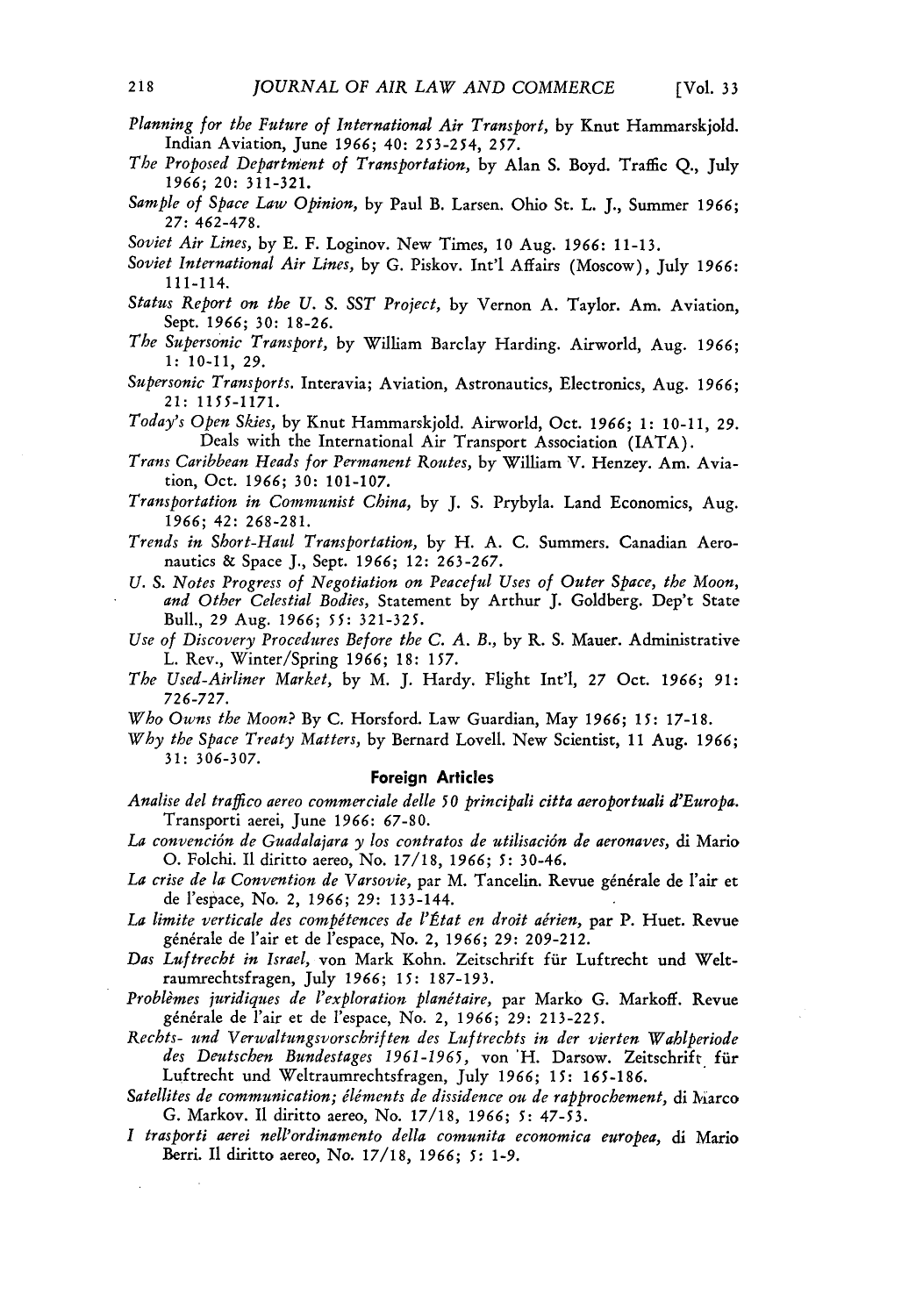# **JOURNAL OF AIR LAW AND COMMERCE**

#### VOLUME **33** SPRING 1967 NUMBER 2

Senior Editor

Associate Senior Editor

HOWARD **J.** TAUBENFELD School of Law Southern Methodist University

PAUL B. LARSEN School of Law Southern Methodist University

Editorial Advisory Board

RICHARD **J.** BARBER Legal Counsel Senate Antitrust Subcommittee LUCILE S. **KEYES** Economist Washington, **D.C.**

CARL H. FULDA School of Law University of Texas OLIVER **J.** LISSITZYN School of Law Columbia University

R. H. MANKIEWICZ Institute of Air and Space Law McGill University

> Board of Editors Charles **J.** McGuire *Editor-in-Chief*

Michael M. Wade *Notes and Comments Editor* James K. Murphey III *Leading Articles Editor* Edward S. Koppman *International Review and Book Reviews Editor*

A. J. Harper II *Managing Editor* Daniel L. Penner *Research and Recent Decisions Editor* Ben J. Kerr III *Business Manager*

#### *Associate Editors*

Jerry D. Rucker Allen C. Rudy

William **C.** Strock Patrick **0.** Waddel

#### Editorial Staff

Francis **J.** Cotter Milton **E.** Douglass, Jr. David M. Ellis Richard H. Ellis

Lawrence **R.** Jones Ted<sub>t</sub>H. Mitchell II

James **A.** Mounger Eugene G. Sayre Robert **N.** Virden Joan T. Winn

Member, National Conference of Law Reviews

Published **by**

**SCHOOL OF** LAW, **SOUTHERN METHODIST UNIVERSITY**

The *Journal* prints matter it considers worthy. However, publication does not necessarily imply agreement **by** the editors or the publisher with the opinions expressed in the articles.